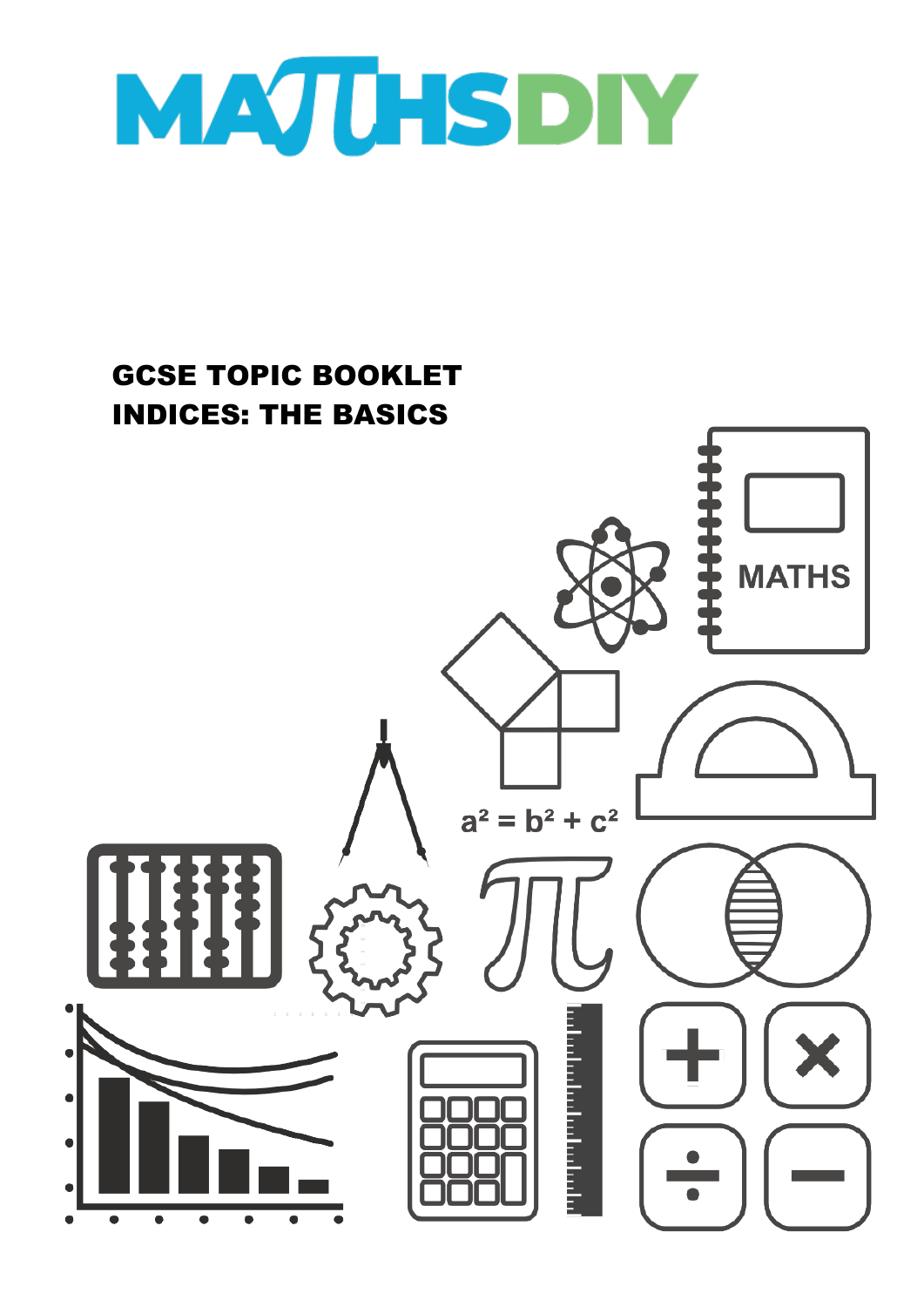| <b>MAJUHSDIY</b> | 1. | Find the value of<br>2 <sup>3</sup>  |     |
|------------------|----|--------------------------------------|-----|
|                  | 2. | Find the value of<br>$\sqrt{9}$      | (1) |
|                  | 3. | Find the value of<br>$2^3\times 3^2$ | (1) |
|                  | 4. | Find the value of<br>$3^7 \div 3^5$  | (1) |
|                  | 5. | Find the value of<br>7 <sup>0</sup>  | (1) |
|                  |    |                                      | (1) |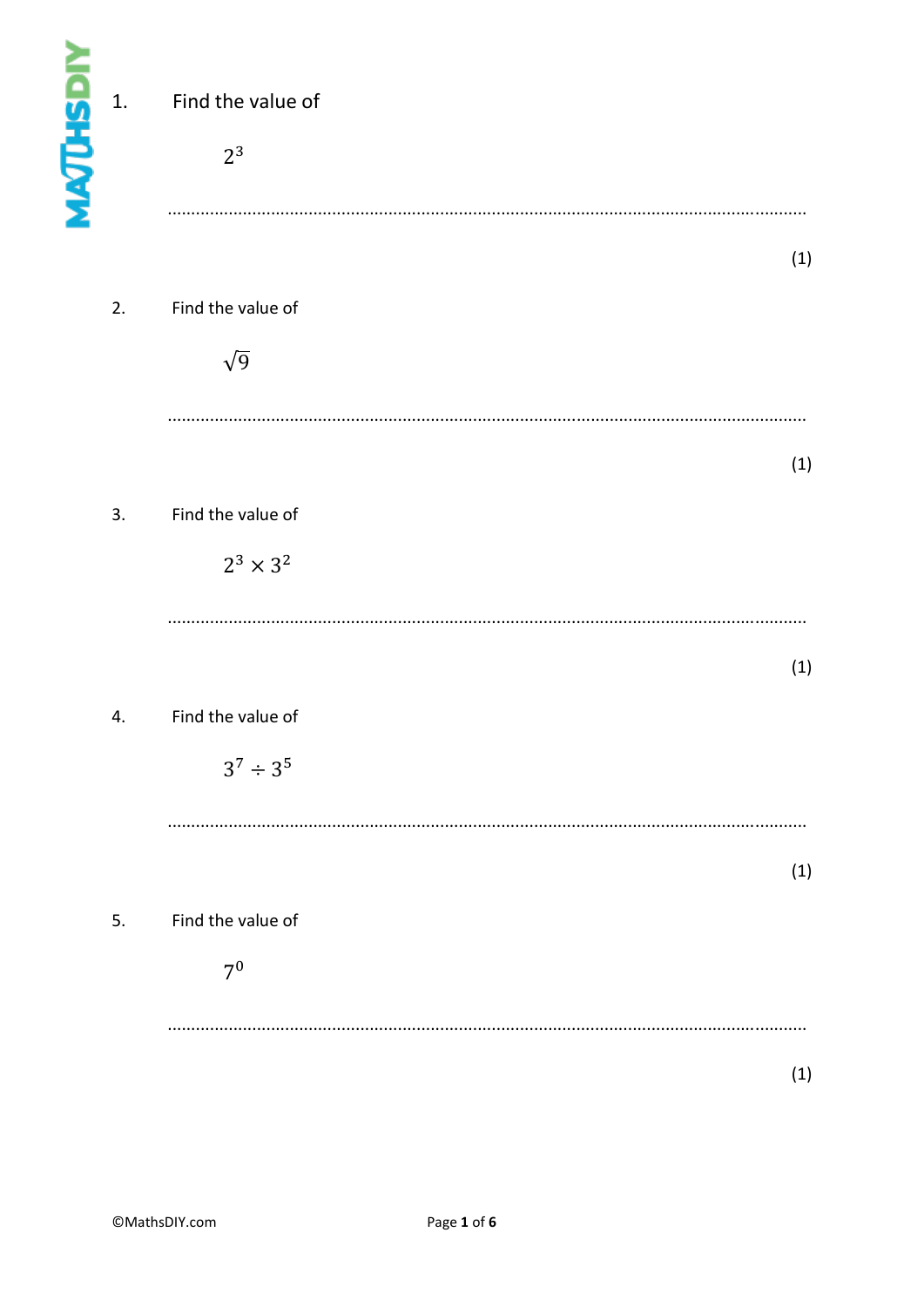| <b>MAJUHSDIY</b><br>6. | Find the value of                     | $\sqrt{16}$ |
|------------------------|---------------------------------------|-------------|
| 7.                     | Find the value of<br>$2^3\times 5^2$  | (1)         |
|                        |                                       | (1)         |
| 8.                     | Find the value of<br>$5^4 \div 5^2$   |             |
| 9.                     | Find the value of<br>6 <sup>2</sup>   | (1)         |
| 10.                    | Find the value of $\sqrt{81}$         | (1)         |
| 11.                    | Find the value of<br>$4^2 \times 2^2$ | (1)         |
|                        |                                       | (1)         |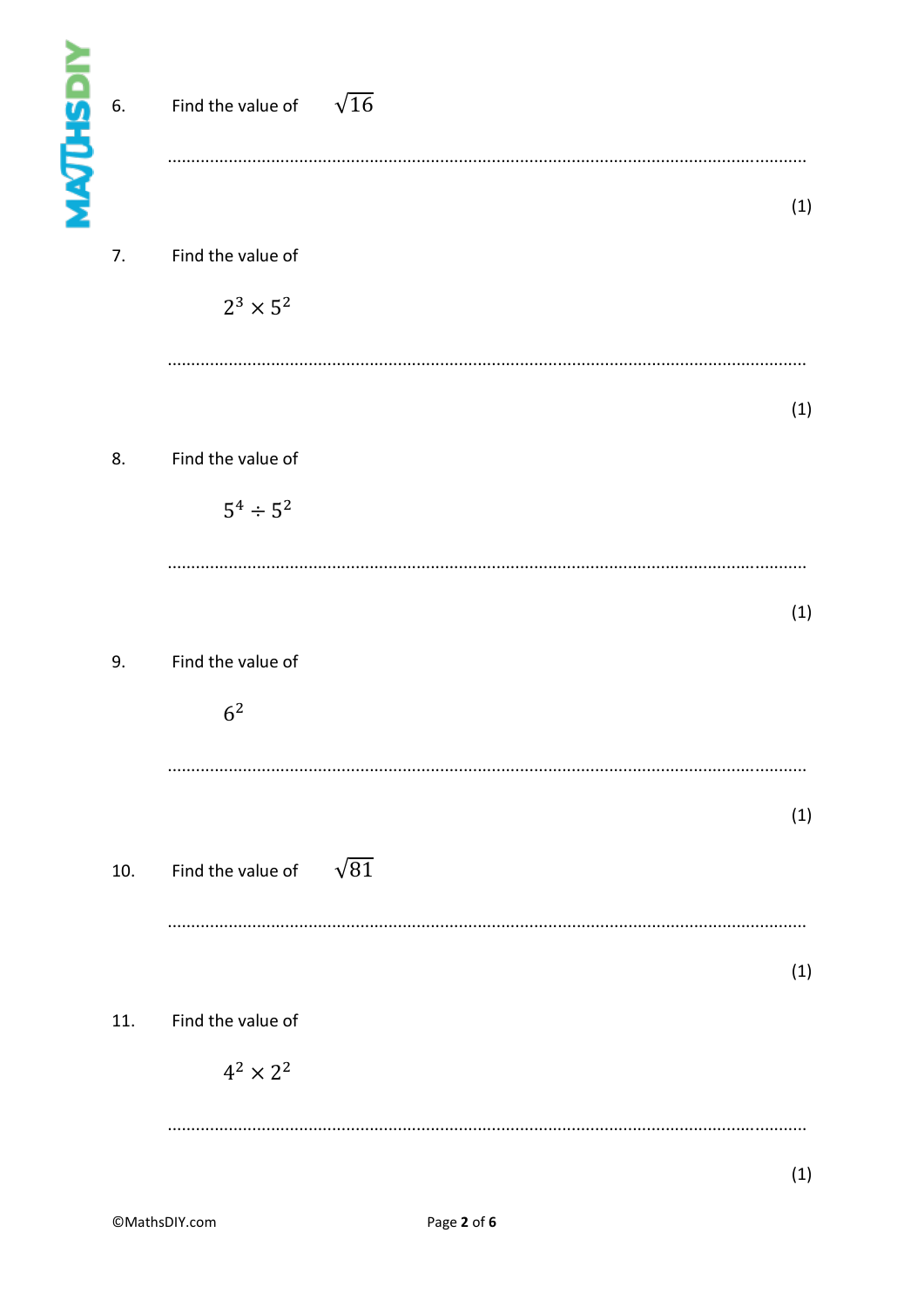| <b>MAJUHSDIY</b><br>12. | Find the value of<br>$8^3 \div 8^2$                         |     |
|-------------------------|-------------------------------------------------------------|-----|
| 13.                     | Write down the square root of 64.                           | (1) |
| 14.                     | Write down the cube root of 8.                              | (1) |
| 15.                     | $(\sqrt{9})^2$<br>Simplify                                  | (1) |
|                         | 16. Simplify $m^4 \div m^2$                                 | (1) |
| 17.                     | What whole number is nearest to the value of $\sqrt{27}$ ?  | (1) |
| 18.                     | What whole number is nearest to the value of $\sqrt{101}$ ? | (1) |
|                         |                                                             | (1) |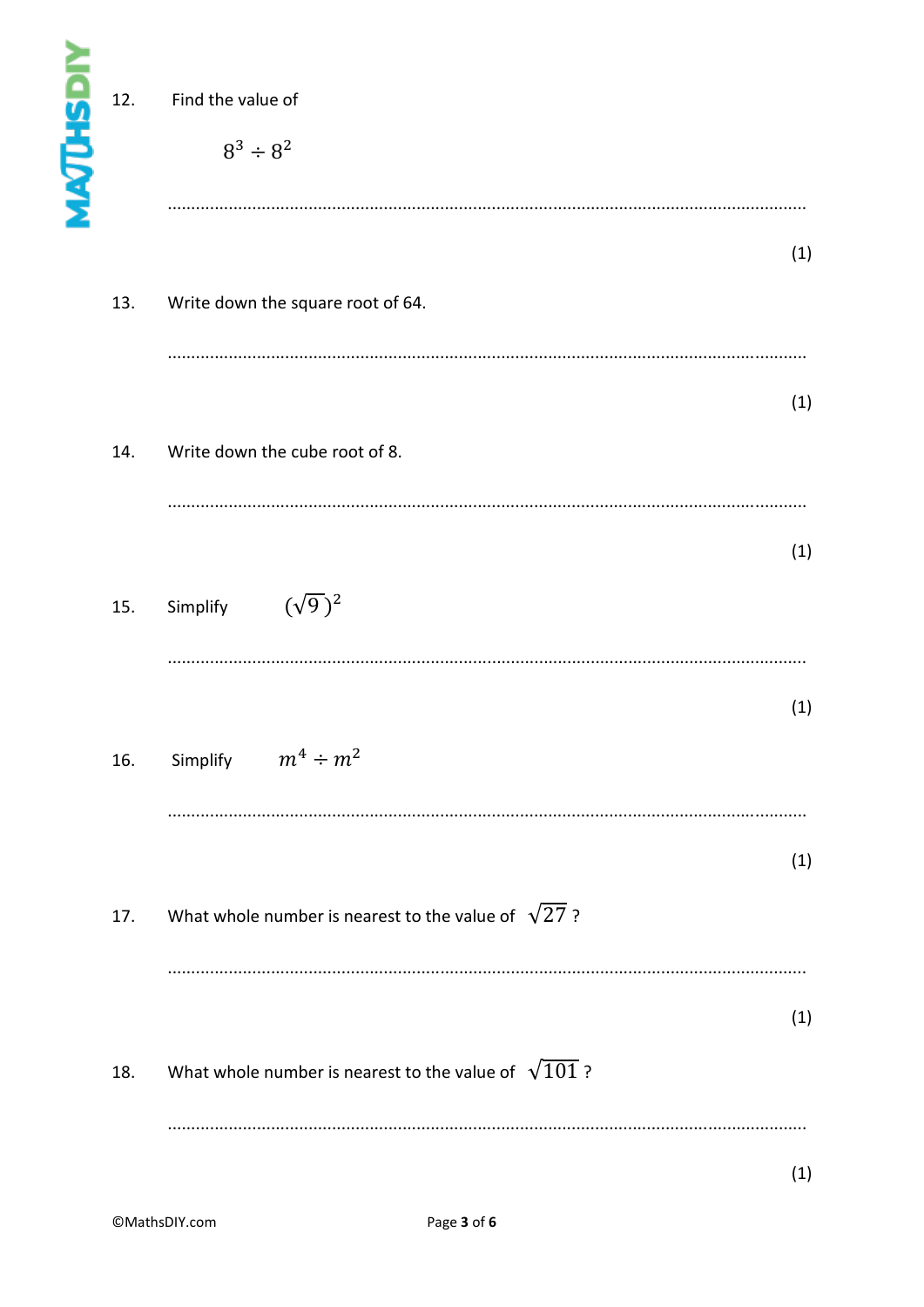| <b>MAJUHSDIY</b> | 19. | Evaluate<br>$(\sqrt{4})^5$                                 |     |
|------------------|-----|------------------------------------------------------------|-----|
|                  |     |                                                            | (1) |
|                  | 20. | Using only numbers between 20 and 30 inclusive, write down |     |
|                  |     | a)<br>a square number                                      |     |
|                  |     |                                                            |     |
|                  |     | b)<br>a cube number                                        |     |
|                  |     |                                                            |     |
|                  |     |                                                            | (2) |
|                  | 21. | Write down the square root of 121.                         |     |
|                  |     |                                                            |     |
|                  |     |                                                            | (1) |
|                  | 22. | Write down the cube root of 125.                           |     |
|                  |     |                                                            |     |
|                  |     |                                                            | (1) |
|                  | 23. | Evaluate                                                   |     |
|                  |     | $\sqrt{144} \times \sqrt{9}$                               |     |
|                  |     |                                                            |     |
|                  |     |                                                            | (2) |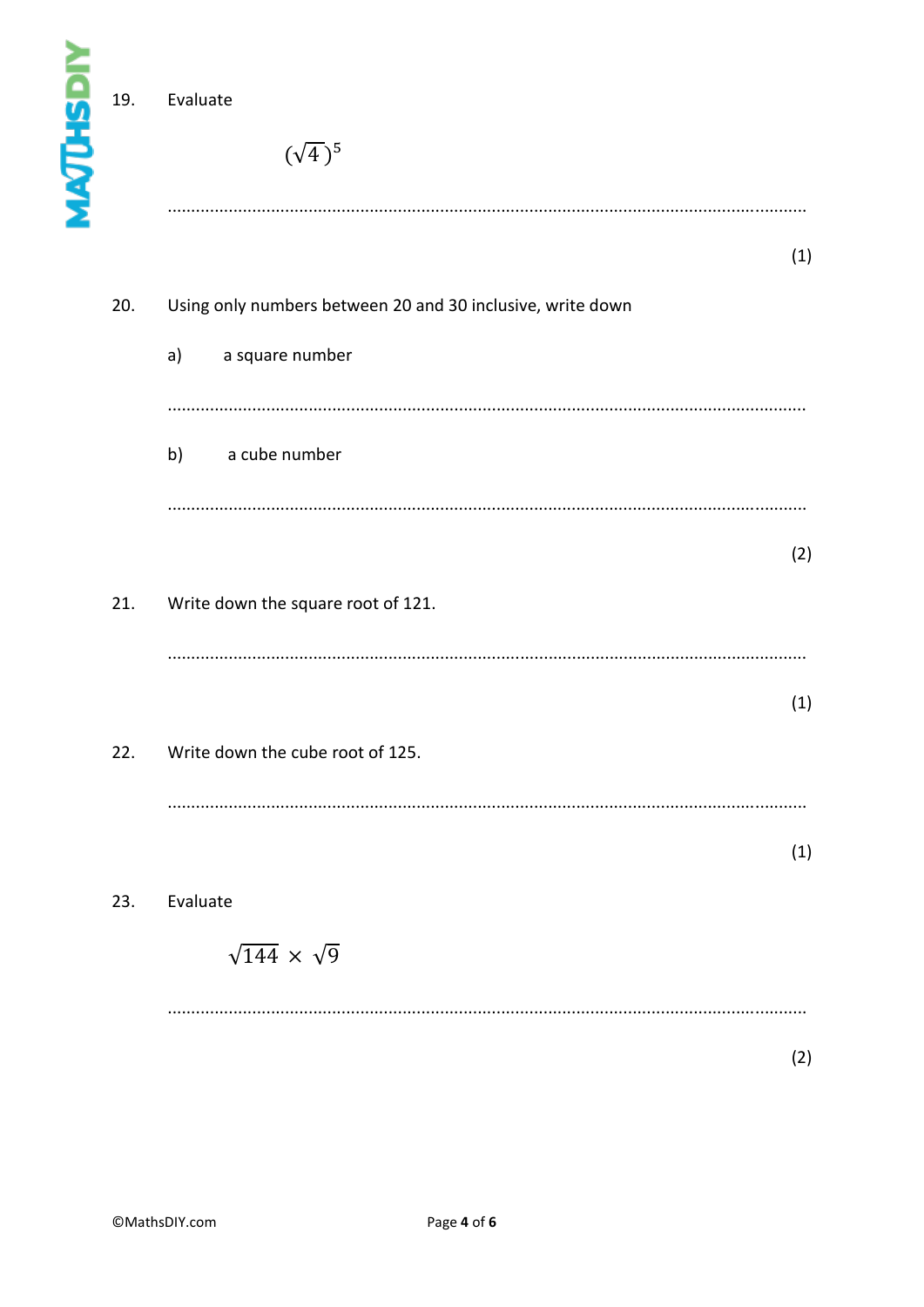| <b>MAJUHSDIY</b> | 24. | Simplify<br>$2m^3 \times 5m^2$                                                                               |     |
|------------------|-----|--------------------------------------------------------------------------------------------------------------|-----|
|                  |     |                                                                                                              | (2) |
|                  | 25. | Arrange these in ascending order.<br>$(\sqrt{4})^3$<br>$\sqrt{25}$ × 2 <sup>2</sup><br>$\sqrt{100}$<br>$3^2$ |     |
|                  |     |                                                                                                              | (2) |
|                  | 26. | Simplify<br>$4n^3 \times 3n^2$                                                                               |     |
|                  | 27. | Simplify                                                                                                     | (2) |
|                  |     | $3w^4 \times 3w^2$                                                                                           | (2) |
|                  | 28. | Simplify<br>$(3m)^4$                                                                                         |     |
|                  |     |                                                                                                              | (2) |